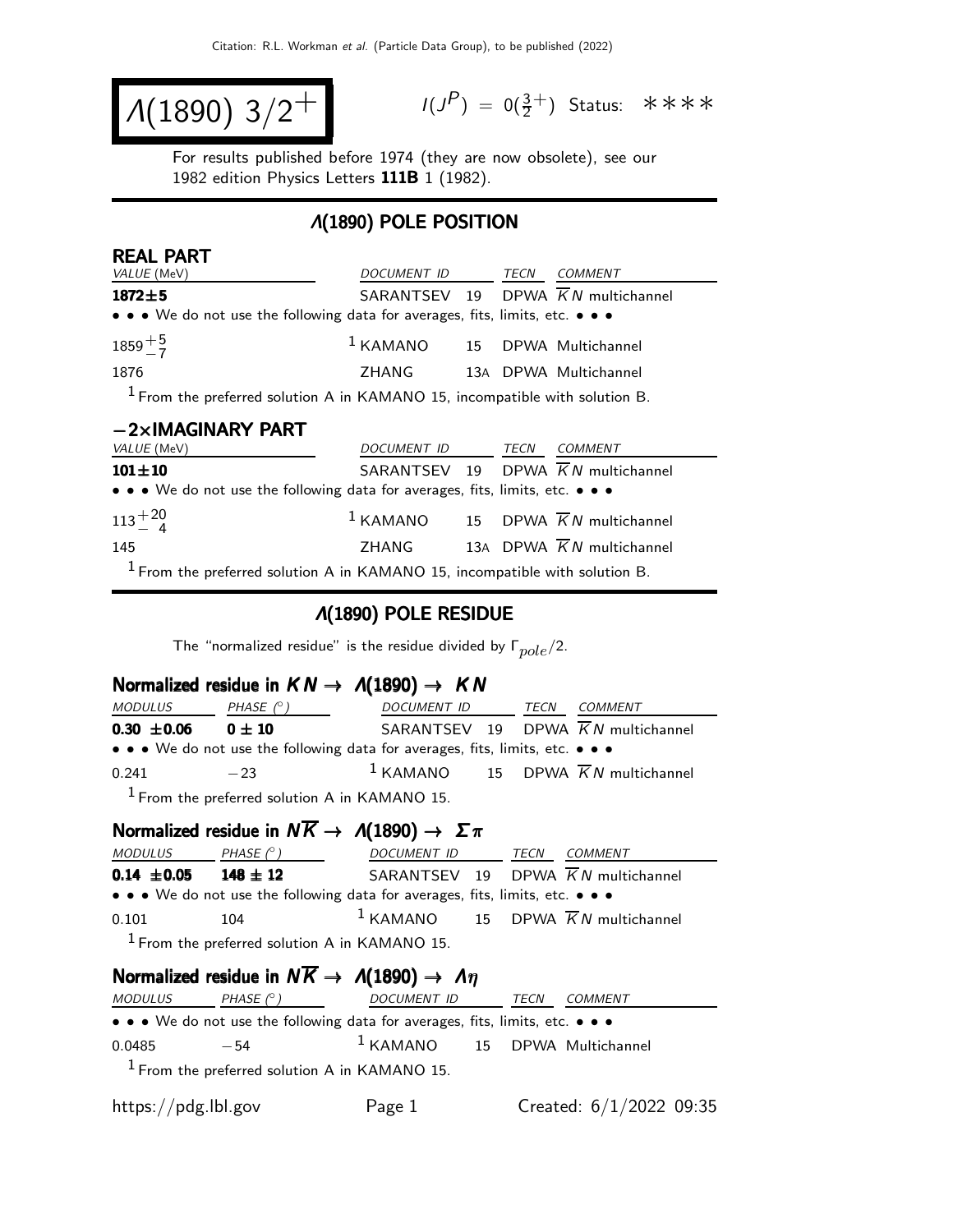Normalized residue in  $N\overline{K} \rightarrow A(1890) \rightarrow \Xi K$  $MODULUS$   $PHASE (°)$ DOCUMENT ID
TECN
COMMENT **0.065**  $\pm$ **0.020 160**  $\pm$  **30** SARANTSEV 19 DPWA  $\overline{K}N$  multichannel • • • We do not use the following data for averages, fits, limits, etc. • • • 0.0562  $-85$  1 KAMANO 15 DPWA  $\overline{K}N$  multichannel  $<sup>1</sup>$  From the preferred solution A in KAMANO 15.</sup> **Normalized residue in**  $N\overline{K} \rightarrow A(1890) \rightarrow \Sigma(1385)\pi$ **, P-wave**<br>MODULUS PHASE (°) DOCUMENT ID TECN COMMI DOCUMENT ID TECN COMMENT **0.11**  $\pm$ **0.05** -160  $\pm$  45 SARANTSEV 19 DPWA  $\overline{K}N$  multichannel • • • We do not use the following data for averages, fits, limits, etc. • • • 0.295  $-40$   $1 \text{KAMANO}$  15 DPWA  $\overline{K}N$  multichannel  $<sup>1</sup>$  From the preferred solution A in KAMANO 15.</sup> **Normalized residue in**  $N\overline{K} \rightarrow A(1890) \rightarrow \Sigma(1385)\pi$ **, F-wave**<br>MODULUS PHASE (°) DOCUMENT ID TECN COMM  $MODULUS$  PHASE  $(°)$ TECN COMMENT **0.10**  $\pm$ **0.04** 10  $\pm$  50 SARANTSEV 19 DPWA  $\overline{K}N$  multichannel • • • We do not use the following data for averages, fits, limits, etc. • • • 0.064 127 1 KAMANO 15 DPWA  $\overline{K}N$  multichannel  $<sup>1</sup>$  From the preferred solution A in KAMANO 15.</sup> Normalized residue in  $N\overline{K} \to A(1890) \to N\overline{K}^*(892)$ , S=1/2, P-wave MODULUS PHASE  $(°)$  DOCUMENT ID TECN COMMENT  $0.03 \pm 0.03$  SARANTSEV 19 DPWA  $\overline{K}N$  multichannel • • • We do not use the following data for averages, fits, limits, etc. • • • 0.188  $-160$  1 KAMANO 15 DPWA  $\overline{K}N$  multichannel  $<sup>1</sup>$  From the preferred solution A in KAMANO 15.</sup> Normalized residue in  $N\overline{K} \to A(1890) \to N\overline{K}^*(892)$ , S=3/2, P-wave MODULUS PHASE  $(°)$  DOCUMENT ID TECN COMMENT **0.05**  $\pm$ **0.03** 180  $\pm$  40 SARANTSEV 19 DPWA  $\overline{K}N$  multichannel • • • We do not use the following data for averages, fits, limits, etc. • • • 0.209 15  $15$  KAMANO 15 DPWA  $\overline{K}N$  multichannel  $<sup>1</sup>$  From the preferred solution A in KAMANO 15.</sup> Normalized residue in  $N\overline{K} \to A(1890) \to N\overline{K}^*(892)$ , S=3/2, F-wave MODULUS PHASE (°) DOCUMENT ID TECN COMMENT • • • We do not use the following data for averages, fits, limits, etc. • • • 0.0141 129 1 KAMANO 15 DPWA Multichannel  $<sup>1</sup>$  From the preferred solution A in KAMANO 15.</sup> Normalized residue in  $N\overline{K} \rightarrow \Lambda(1890) \rightarrow \Lambda \omega$ , S=1/2, P-wave  $MODULUS$  PHASE  $(°)$ ) DOCUMENT ID TECN COMMENT  $0.24 \pm 0.06$  15  $\pm$  20 SARANTSEV 19 DPWA  $\overline{K}N$  multichannel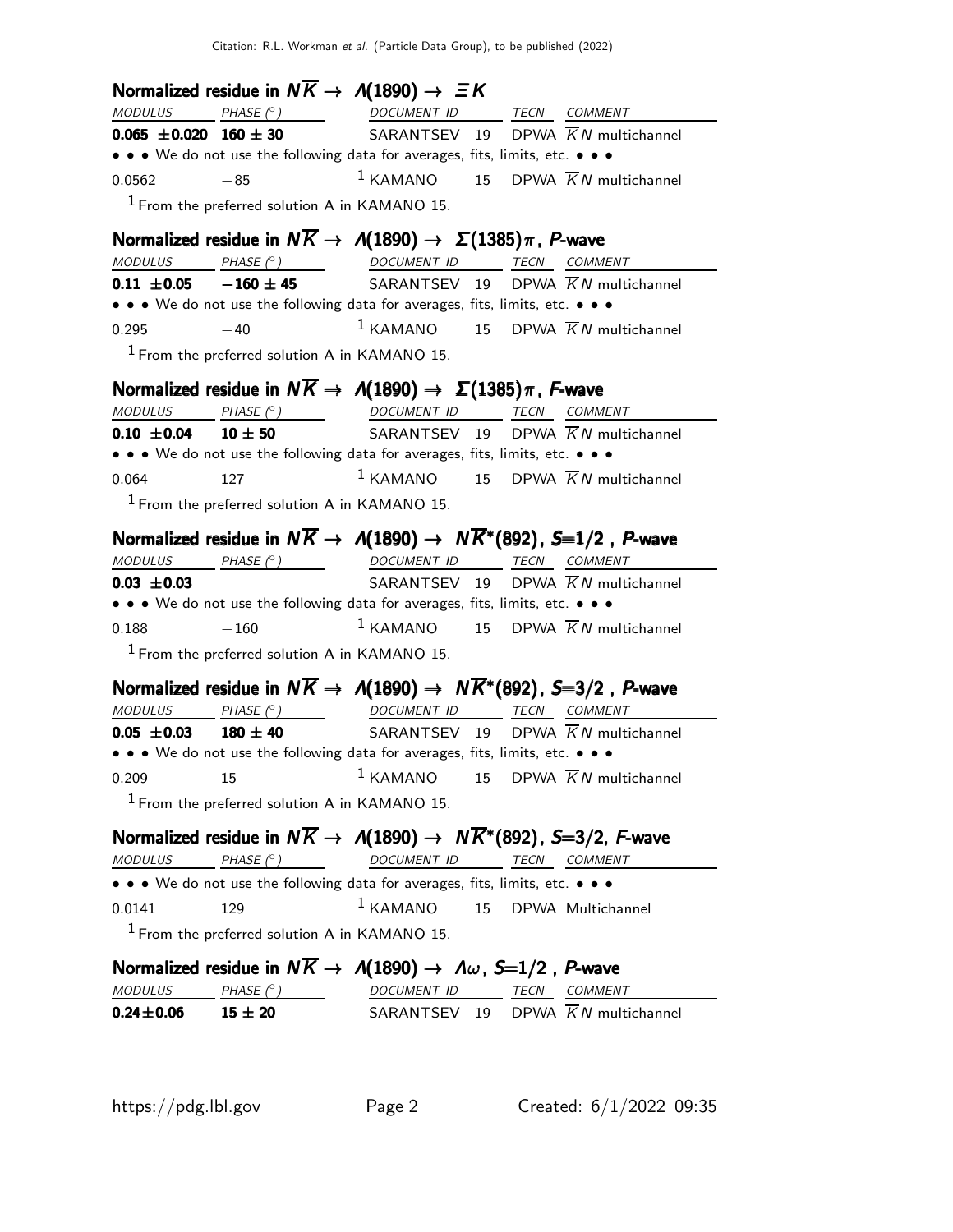|                 |               | Normalized residue in $N\overline{K} \to \Lambda(1890) \to \Lambda \omega$ , S=3/2, P-wave |  |
|-----------------|---------------|--------------------------------------------------------------------------------------------|--|
| <i>MODULUS</i>  | PHASE (° )    | DOCUMENT ID TECN COMMENT                                                                   |  |
| $0.15 \pm 0.08$ | $-165 \pm 20$ | SARANTSEV 19 DPWA $\overline{K}N$ multichannel                                             |  |

### Λ(1890) MASS

| VALUE (MeV)                                                                       | DOCUMENT ID                                                       | TECN | <b>COMMENT</b>                                           |
|-----------------------------------------------------------------------------------|-------------------------------------------------------------------|------|----------------------------------------------------------|
| 1870 to 1910 (≈ 1890) OUR ESTIMATE                                                |                                                                   |      |                                                          |
| $1873 \pm 5$                                                                      |                                                                   |      | SARANTSEV 19 DPWA $\overline{K}N$ multichannel           |
| $1900 \pm 5$                                                                      | ZHANG                                                             |      | 13A DPWA $\overline{K}N$ multichannel                    |
| $1897 \pm 5$                                                                      | GOPAL 80 DPWA $\overline{K}N \rightarrow \overline{K}N$           |      |                                                          |
| $1908 \pm 10$                                                                     | ALSTON- 78 DPWA $\overline{K}N \rightarrow \overline{K}N$         |      |                                                          |
| $1894 \pm 10$                                                                     | HEMINGWAY 75 DPWA $K^- p \rightarrow \overline{K} N$              |      |                                                          |
| • • • We do not use the following data for averages, fits, limits, etc. • • •     |                                                                   |      |                                                          |
| $1900 \pm 5$                                                                      |                                                                   |      | GOPAL 77 DPWA $\overline{K}N$ multichannel               |
| 1856 or 1868                                                                      |                                                                   |      | <sup>1</sup> MARTIN 77 DPWA $\overline{K}N$ multichannel |
| 1900                                                                              | <sup>2</sup> NAKKASYAN 75 DPWA $K^- p \rightarrow \Lambda \omega$ |      |                                                          |
| $1$ The two MADTIN 77 values are from a T matrix pole and from a Broit Wigner fit |                                                                   |      |                                                          |

1 The two MARTIN 77 values are from a T-matrix pole and from a Breit-Wigner fit. 2 Found in one of two best solutions.

# Λ(1890) WIDTH

| VALUE (MeV)                                                                   | <i>DOCUMENT ID</i>                                                | TECN | COMMENT                                                  |
|-------------------------------------------------------------------------------|-------------------------------------------------------------------|------|----------------------------------------------------------|
| 80 to 160 (≈ 120) OUR ESTIMATE                                                |                                                                   |      |                                                          |
| $103 + 10$                                                                    |                                                                   |      | SARANTSEV 19 DPWA $\overline{K}N$ multichannel           |
| $161 + 15$                                                                    |                                                                   |      | ZHANG 13A DPWA $\overline{K}N$ multichannel              |
| $74 + 10$                                                                     | GOPAL 80 DPWA $\overline{K}N \rightarrow \overline{K}N$           |      |                                                          |
| $119 + 20$                                                                    | ALSTON- 78 DPWA $\overline{K}N \rightarrow \overline{K}N$         |      |                                                          |
| $107 + 10$                                                                    | HEMINGWAY 75 DPWA $K^- p \rightarrow \overline{K} N$              |      |                                                          |
| • • • We do not use the following data for averages, fits, limits, etc. • • • |                                                                   |      |                                                          |
| $72\pm10$                                                                     |                                                                   |      | GOPAL 77 DPWA $\overline{K}N$ multichannel               |
| 191 or 193                                                                    |                                                                   |      | <sup>1</sup> MARTIN 77 DPWA $\overline{K}N$ multichannel |
| 100                                                                           | <sup>2</sup> NAKKASYAN 75 DPWA $K^- p \rightarrow \Lambda \omega$ |      |                                                          |
|                                                                               |                                                                   |      |                                                          |

 $1$  The two MARTIN 77 values are from a T-matrix pole and from a Breit-Wigner fit. <sup>2</sup> Found in one of two best solutions.

## Λ(1890) DECAY MODES

|            | Mode                               | Fraction $(\Gamma_i/\Gamma)$ |
|------------|------------------------------------|------------------------------|
| $\Gamma_1$ | $N\overline{K}$                    | $0.24$ to $0.36$             |
| $\Gamma_2$ | $\Sigma \pi$                       | $3 - 10 \%$                  |
| $\Gamma_3$ | $\Lambda$ η                        |                              |
| $\Gamma_4$ | $\Xi K$                            |                              |
| $\Gamma_5$ | $\Sigma(1385)\pi$                  | seen                         |
| $\Gamma_6$ | $\Sigma(1385)\pi$ , P-wave         | $(6.0 \pm 3.0) \%$           |
| $\Gamma_7$ | $\Sigma(1385)\pi$ , F-wave         | $(4.0 \pm 2.0) \%$           |
| $\Gamma_8$ | $N\overline{K}$ <sup>*</sup> (892) | seen                         |
|            |                                    |                              |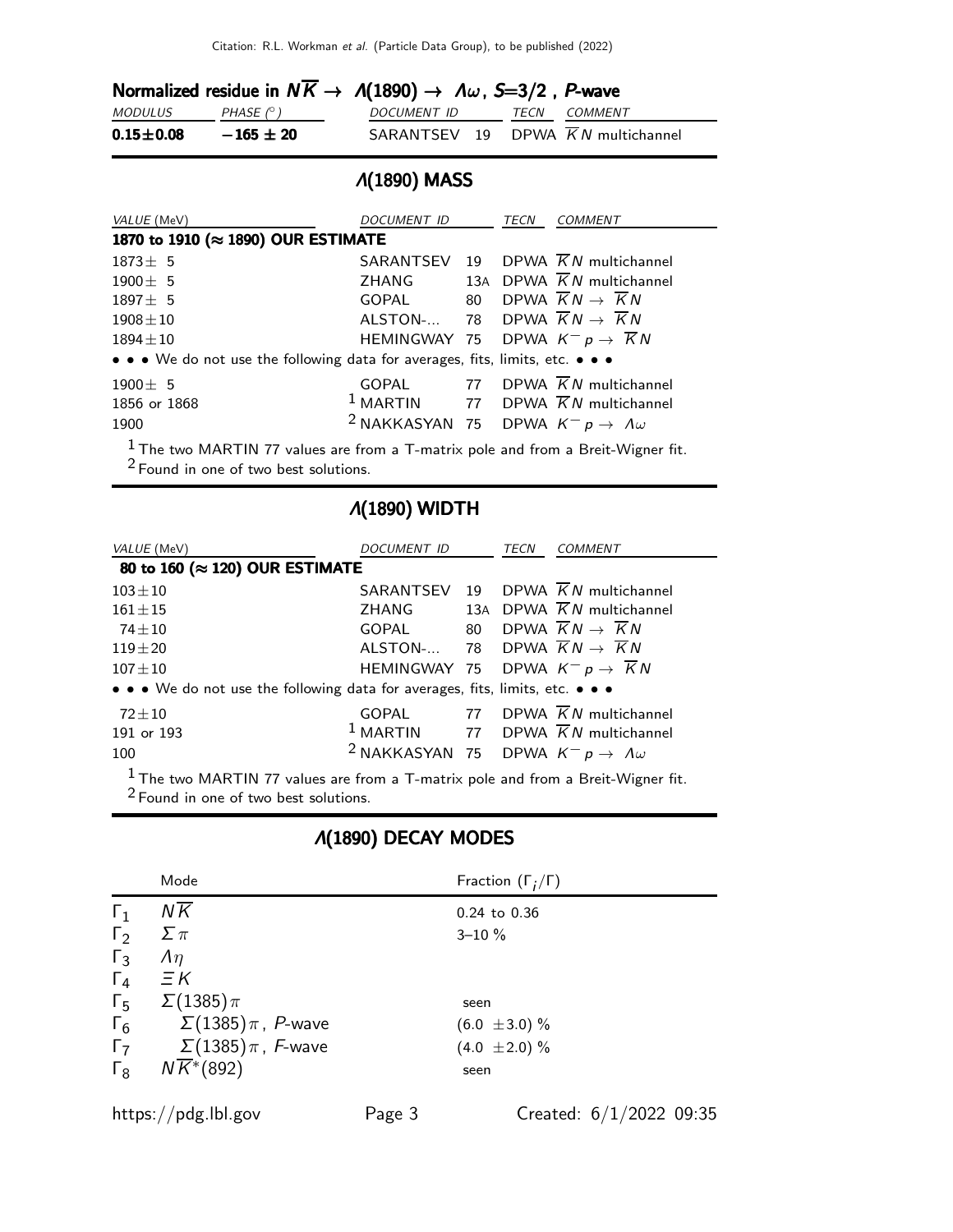Γ<sub>9</sub>  $N\overline{K}$ <sup>\*</sup>(892), *S*=1/2  $\overline{K}_{10}$   $N\overline{K}^{*}(892)$ ,  $S=1/2$ , P-wave  $\sqrt{\frac{10}{11}}$   $N \overline{K^* (892)}$ , S=3/2, P-wave  $\overline{K}^*$   $(N\overline{K}^*(892), S=3/2, F$ -wave Γ<sup>13</sup> Λω

# Λ(1890) BRANCHING RATIOS

See "Sign conventions for resonance couplings" in the Note on  $\Lambda$  and  $\Sigma$ Resonances.

| $\Gamma(N\overline{K})/\Gamma_{\rm total}$                                                                                            |                     |    |      | $\mathsf{\Gamma}_1/\mathsf{\Gamma}$                  |
|---------------------------------------------------------------------------------------------------------------------------------------|---------------------|----|------|------------------------------------------------------|
| VALUE                                                                                                                                 | DOCUMENT ID         |    |      | TECN COMMENT                                         |
| 0.24 to 0.36 OUR ESTIMATE                                                                                                             |                     |    |      |                                                      |
| $0.30 \pm 0.06$                                                                                                                       | SARANTSEV           | 19 |      | DPWA $\overline{K}N$ multichannel                    |
| $0.37 \pm 0.03$                                                                                                                       | <b>ZHANG</b>        |    |      | 13A DPWA $\overline{K}N$ multichannel                |
| $0.20 \pm 0.02$                                                                                                                       | GOPAL               | 80 |      | DPWA $\overline{K}N \rightarrow \overline{K}N$       |
| $0.34 \pm 0.05$                                                                                                                       | ALSTON-             |    |      | 78 DPWA $\overline{K}N \rightarrow \overline{K}N$    |
| $0.24 \pm 0.04$                                                                                                                       |                     |    |      | HEMINGWAY 75 DPWA $K^- p \rightarrow \overline{K} N$ |
| • • • We do not use the following data for averages, fits, limits, etc. • • •                                                         |                     |    |      |                                                      |
| 0.305                                                                                                                                 | $1$ KAMANO          |    |      | 15 DPWA $\overline{K}N$ multichannel                 |
| $0.18 \pm 0.02$                                                                                                                       | GOPAL               |    |      | 77 DPWA See GOPAL 80                                 |
| 0.36 or 0.34                                                                                                                          | $2$ MARTIN          |    |      | 77 DPWA $\overline{K}N$ multichannel                 |
| $1$ From the preferred solution A in KAMANO 15.<br>$2$ The two MARTIN 77 values are from a T-matrix pole and from a Breit-Wigner fit. |                     |    |      |                                                      |
|                                                                                                                                       |                     |    |      |                                                      |
| $\Gamma(\Sigma \pi)/\Gamma_{\rm total}$                                                                                               |                     |    |      | $\Gamma_2/\Gamma$                                    |
| VALUE                                                                                                                                 | DOCUMENT ID         |    | TECN | <b>COMMENT</b>                                       |
| ±2<br>6                                                                                                                               | SARANTSEV 19        |    |      | DPWA $\overline{K}N$ multichannel                    |
| < 0.03                                                                                                                                | LANGBEIN            |    |      | 72 IPWA $\overline{K}N$ multichannel                 |
| • • • We do not use the following data for averages, fits, limits, etc. • • •                                                         |                     |    |      |                                                      |
| 0.04                                                                                                                                  |                     |    |      | $1$ KAMANO 15 DPWA $\overline{K}N$ multichannel      |
| <sup>1</sup> From the preferred solution A in KAMANO 15.                                                                              |                     |    |      |                                                      |
| $\Gamma(\Lambda \eta)/\Gamma_{\rm total}$                                                                                             |                     |    |      | $\Gamma_3/\Gamma$                                    |
| VALUE                                                                                                                                 | DO <u>CUMENT ID</u> |    |      | TECN COMMENT                                         |
| • • • We do not use the following data for averages, fits, limits, etc. • • •                                                         |                     |    |      |                                                      |
| 0.012                                                                                                                                 | $1$ KAMANO          |    |      | 15 DPWA $\overline{K}N$ multichannel                 |

| $\Gamma(\equiv K)/\Gamma_{\rm total}$                                         |                  |  |                                                 | $\Gamma_4/\Gamma$ |
|-------------------------------------------------------------------------------|------------------|--|-------------------------------------------------|-------------------|
| <i>VALUE</i>                                                                  | DOCUMENT ID TECN |  | COMMENT                                         |                   |
| $\sim 0.01$                                                                   |                  |  | SARANTSEV 19 DPWA $\overline{K}N$ multichannel  |                   |
| • • • We do not use the following data for averages, fits, limits, etc. • • • |                  |  |                                                 |                   |
| 0.009                                                                         |                  |  | $1$ KAMANO 15 DPWA $\overline{K}N$ multichannel |                   |
| $1$ From the preferred solution A in KAMANO 15.                               |                  |  |                                                 |                   |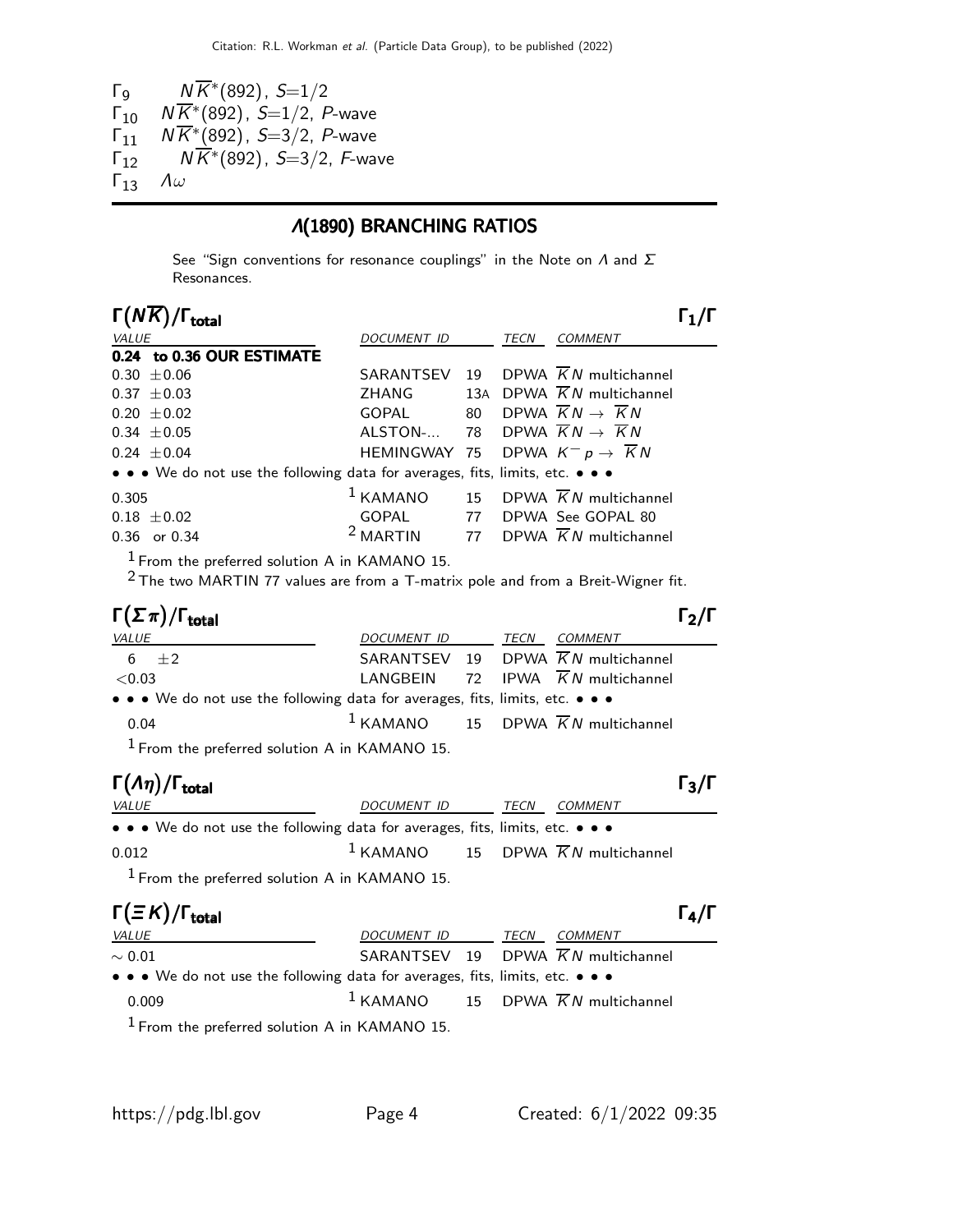| $\Gamma(\Sigma(1385)\pi, P$ -wave)/ $\Gamma_{\text{total}}$<br><b>VALUE</b>                                                | DOCUMENT ID                                                                                                           |    | $\Gamma_6/\Gamma$<br>TECN COMMENT                                                         |
|----------------------------------------------------------------------------------------------------------------------------|-----------------------------------------------------------------------------------------------------------------------|----|-------------------------------------------------------------------------------------------|
| $0.06 \pm 0.03$                                                                                                            | SARANTSEV                                                                                                             | 19 | DPWA $\overline{K}N$ multichannel                                                         |
|                                                                                                                            | • • • We do not use the following data for averages, fits, limits, etc. • • •                                         |    |                                                                                           |
| 0.453                                                                                                                      | $1$ KAMANO                                                                                                            | 15 | DPWA $\overline{K}N$ multichannel                                                         |
|                                                                                                                            | $1$ From the preferred solution A in KAMANO 15.                                                                       |    |                                                                                           |
| $\Gamma(\Sigma(1385)\pi, F$ -wave)/ $\Gamma_{\text{total}}$                                                                |                                                                                                                       |    | $\Gamma_7/\Gamma$                                                                         |
| <i>VALUE</i>                                                                                                               | DOCUMENT ID                                                                                                           |    | TECN COMMENT                                                                              |
| $0.04 \pm 0.02$                                                                                                            | SARANTSEV 19                                                                                                          |    | DPWA $KN$ multichannel                                                                    |
|                                                                                                                            | • • • We do not use the following data for averages, fits, limits, etc. • • •                                         |    |                                                                                           |
| 0.019                                                                                                                      | $1$ KAMANO                                                                                                            | 15 | DPWA $\overline{K}N$ multichannel                                                         |
|                                                                                                                            | $1$ From the preferred solution A in KAMANO 15.                                                                       |    |                                                                                           |
| $\Gamma(N\overline{K}^*(892), S=1/2, P$ -wave)/ $\Gamma_{\rm total}$                                                       |                                                                                                                       |    | $\Gamma_{10}/\Gamma$                                                                      |
| VALUE                                                                                                                      | DOCUMENT ID                                                                                                           |    | TECN COMMENT                                                                              |
| ${<}0.01$                                                                                                                  | SARANTSEV                                                                                                             | 19 | DPWA $\overline{K}N$ multichannel                                                         |
|                                                                                                                            | • • • We do not use the following data for averages, fits, limits, etc. • • •                                         |    |                                                                                           |
| 0.073                                                                                                                      | $1$ KAMANO                                                                                                            | 15 | DPWA $\overline{K}N$ multichannel                                                         |
|                                                                                                                            | <sup>1</sup> From the preferred solution A in KAMANO 15.                                                              |    |                                                                                           |
| $\Gamma(N\overline{K}^*(892), S=3/2, P$ -wave)/ $\Gamma_{\rm total}$                                                       |                                                                                                                       |    | $\Gamma_{11}/\Gamma$                                                                      |
| VALUE                                                                                                                      | DOCUMENT ID                                                                                                           |    | TECN COMMENT                                                                              |
| $\sim 0.01$                                                                                                                | SARANTSEV 19                                                                                                          |    | DPWA $\overline{K}N$ multichannel                                                         |
|                                                                                                                            | • • • We do not use the following data for averages, fits, limits, etc. • • •                                         |    |                                                                                           |
| 0.088                                                                                                                      | $1$ KAMANO                                                                                                            | 15 | DPWA $\overline{K}N$ multichannel                                                         |
|                                                                                                                            | <sup>1</sup> From the preferred solution A in KAMANO 15.                                                              |    |                                                                                           |
|                                                                                                                            |                                                                                                                       |    | $\Gamma_{12}/\Gamma$                                                                      |
| $\Gamma(N\overline{K}^*(892)$ , S=3/2, F-wave)/ $\Gamma_{\rm total}$<br><i>VALUE</i>                                       | DOCUMENT ID                                                                                                           |    | TECN COMMENT                                                                              |
|                                                                                                                            | • • • We do not use the following data for averages, fits, limits, etc. • • •                                         |    |                                                                                           |
| 0.001                                                                                                                      | $1$ KAMANO                                                                                                            | 15 | DPWA $\overline{K}N$ multichannel                                                         |
|                                                                                                                            |                                                                                                                       |    |                                                                                           |
|                                                                                                                            | <sup>1</sup> From the preferred solution A in KAMANO 15.                                                              |    |                                                                                           |
| $(\Gamma_i \Gamma_f)^{\frac{1}{2}} / \Gamma_{\text{total}}$ in $N \overline{K} \rightarrow A(1890) \rightarrow \Sigma \pi$ |                                                                                                                       |    | $(\Gamma_1 \Gamma_2)^{\frac{1}{2}} / \Gamma$                                              |
| <i>VALUE</i>                                                                                                               | DOCUMENT ID TECN COMMENT                                                                                              |    |                                                                                           |
| $-0.09 \pm 0.02$<br>$-0.09 \pm 0.03$                                                                                       | <b>ZHANG</b><br><b>GOPAL</b>                                                                                          | 77 | 13A DPWA $\overline{K}N$ multichannel<br>DPWA $\overline{K}N$ multichannel                |
|                                                                                                                            | • • • We do not use the following data for averages, fits, limits, etc. • • •                                         |    |                                                                                           |
| $+0.15$ or $+0.14$                                                                                                         | $1$ MARTIN                                                                                                            | 77 | DPWA $\overline{K}N$ multichannel                                                         |
|                                                                                                                            |                                                                                                                       |    |                                                                                           |
|                                                                                                                            |                                                                                                                       |    |                                                                                           |
| $1$ The two MARTIN 77 values are from a T-matrix pole and from a Breit-Wigner fit.                                         |                                                                                                                       |    |                                                                                           |
|                                                                                                                            | $(\Gamma_i \Gamma_f)^{1/2}/\Gamma_{\text{total}}$ in $N \overline{K} \to \Lambda(1890) \to \Sigma(1385) \pi$ , P-wave |    |                                                                                           |
| <i>VALUE</i><br>< 0.03                                                                                                     | DOCUMENT ID TECN COMMENT<br>CAMERON                                                                                   | 78 | $({\Gamma_1 \Gamma_6})^{\frac{1}{2}}/{\Gamma}$<br>DPWA $K^ p \rightarrow \Sigma(1385)\pi$ |